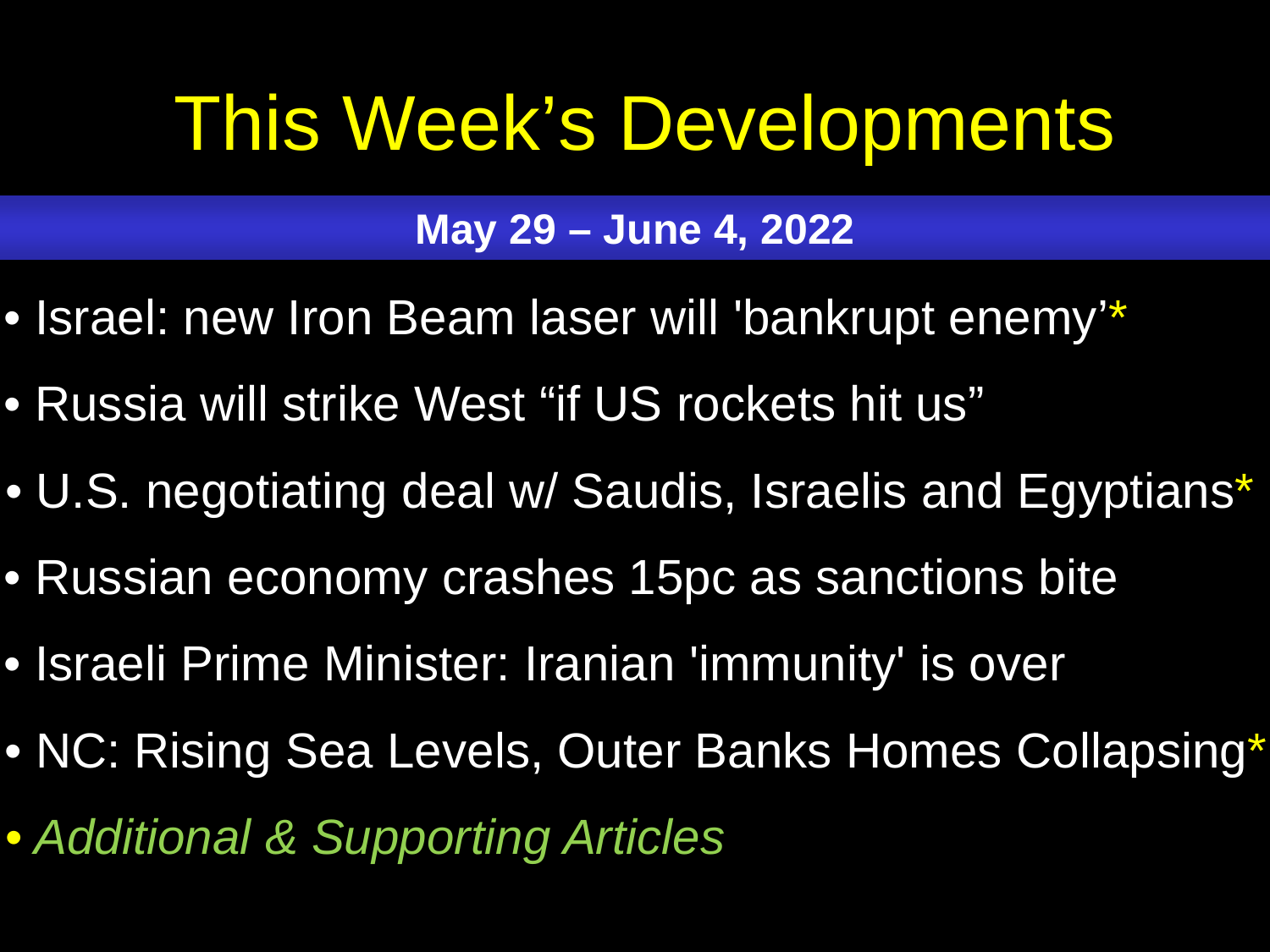### <span id="page-1-0"></span>*[Israel: PM says new Iron Beam laser interceptor](#page-0-0)  will 'bankrupt enemy'*

*Israel Hayam, June 1, 2022*



| <b>EVENT</b>                 | Israel currently depends on shoot-down systems that launch interceptor missiles costing<br>between tens of thousands and millions of dollars to track such projectiles. But the Iron<br>Beam system, a prototype of which was unveiled in 2021, uses lasers to super-heat and<br>disable aerial threats. Bennett predicted it would enter service by early 2023. This is a<br>game-changer, not just because we are striking at the enemy military, but also because<br>we are bankrupting it," he said during a visit to the system's state-owned manufacturer,<br>Rafael Advanced Defense Systems. Palestinian and Lebanese forces have in past wars<br>launched thousands of rockets and mortar bombs at Israel, which has in recent years<br>also intercepted drones it suspects were launched by Iranian-backed fighters near its<br>borders. "Until today, it cost us a lot of money to intercept each rocket. Today they (the<br>enemy) can invest tens of thousands of dollars in a rocket and we will invest \$2 on the<br>electricity for intercepting that rocket," Bennett said in a video issued by his office. |
|------------------------------|------------------------------------------------------------------------------------------------------------------------------------------------------------------------------------------------------------------------------------------------------------------------------------------------------------------------------------------------------------------------------------------------------------------------------------------------------------------------------------------------------------------------------------------------------------------------------------------------------------------------------------------------------------------------------------------------------------------------------------------------------------------------------------------------------------------------------------------------------------------------------------------------------------------------------------------------------------------------------------------------------------------------------------------------------------------------------------------------------------------------------|
| <b>COMMENT</b>               | Israel currently uses the Iron Dome system of defense against rockets, a US system<br>that Has been deployed by the US to Israel for their protection, placing a heavy<br>dependence upon the US which the US can leverage against Israel should there be a<br>disruption in the usual friendly America/Israel relationship. The Iron Beam system is an<br>Israeli invention and manufacture that locks on & melts enemy rockets in the air. When<br>put into effect this will no doubt lend to a feeling of internal security and independence<br>for Israel. It will also be a source of revenue as it can be sold to friendly allies for their<br>use and protection. Is it possible that this system will play a part in generating in Israel<br>that condition and attitude of "living securely having no bars or gates"?<br>(ET)                                                                                                                                                                                                                                                                                       |
| <b>BIBLE</b><br><b>QUOTE</b> | "in the latter years you will come into the land that is restored from the sword, whose inhabitants have<br>been gathered from many nations to the mountains of Israel which had been a continual waste; but its<br>people were brought out from the nations, and they are living securely, all of them. and you [K of N] will<br>say, 'I will go up against the land of unwalled villages. I will go against those who are at rest, that live                                                                                                                                                                                                                                                                                                                                                                                                                                                                                                                                                                                                                                                                               |

securely, all of them living without walls and having no bars or gates... *(Ezek 38:8,11 NASB)*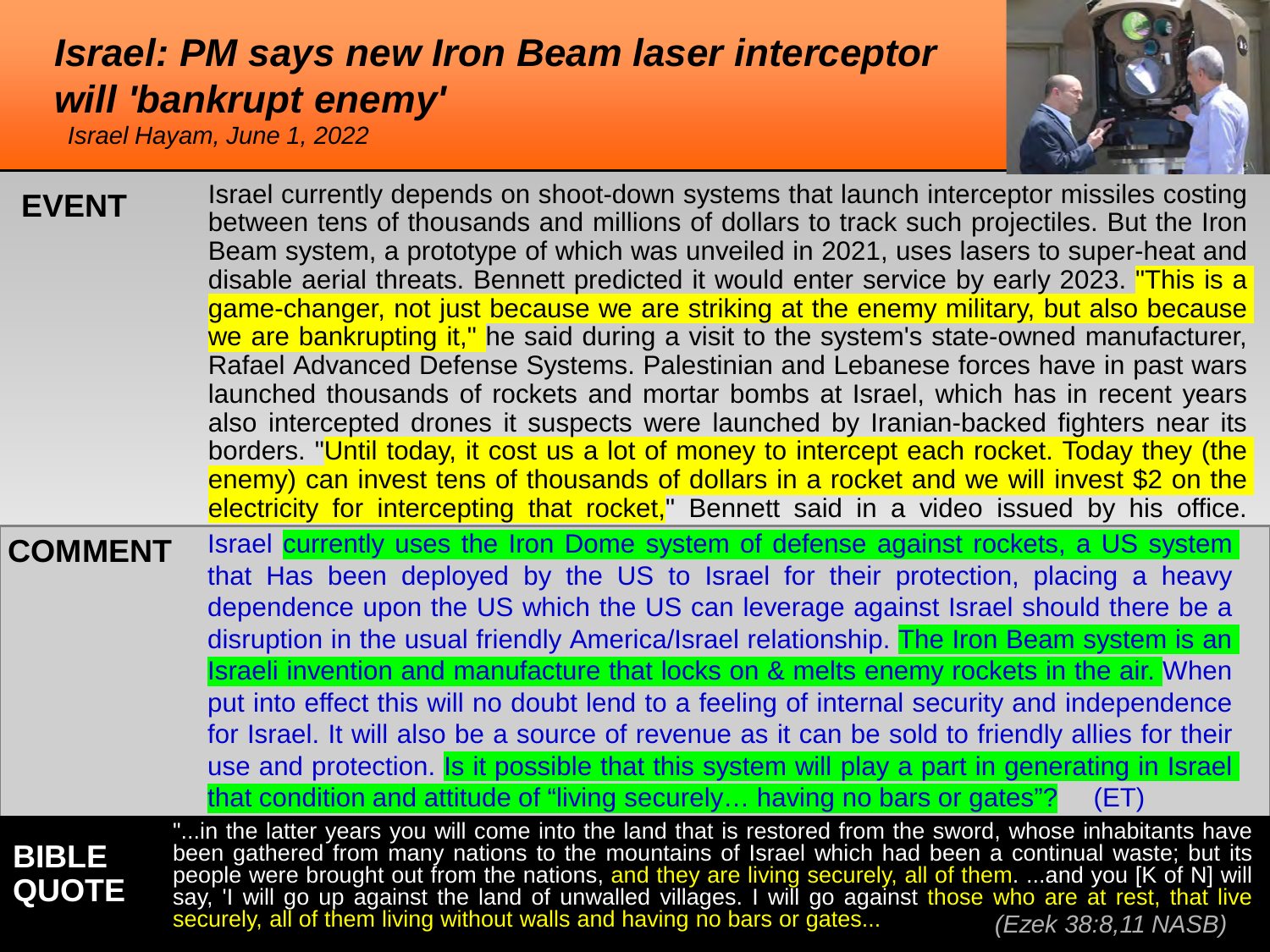#### <span id="page-2-0"></span>*[Russia will strike West if US rockets hit us](#page-0-0)*

*The Times, June 4, 2022*



| <b>EVENT</b> | One of President Putin's closest allies has warned that Moscow could target western         |
|--------------|---------------------------------------------------------------------------------------------|
|              | cities if Ukraine uses rocket systems supplied by the United States to carry out strikes on |
|              | Russian territory. Washington said this week that it was sending M142 high-mobility         |
|              | artillery rocket systems to Ukraine, which will more than double its army's artillery range |
|              | and allow it to strike targets 50 miles away. "If, God forbid, these weapons are used       |
|              | against Russian territory then our armed forces will have no other choice but to            |
|              | strike decision-making centres," said Dmitry Medvedev, a former prime minister              |
|              | under Putin who is deputy chairman of Russia's national security council. He also           |
|              | warned that the fighting in Ukraine was pushing the world dangerously close to nuclear      |
|              | Armageddon, saying: "The Horsemen of the Apocalypse are already on their way                |
|              | and all hope now is with Lord God the Almighty."                                            |
|              |                                                                                             |

**COMMENT BIBLE** Russia has reacted with fury to the US and UK announcements this week that long range missiles will be sent to Ukraine. Russia threated to strike "decision making centres" if any of these missiles struck Russian territory. The trouble with this is that Russia considers some of its territory in Ukraine itself. Russian State TV said this week that World War 3 has started. Putin's spokesman accused Washington of "adding fuel to the fire deliberately" and increasing the risk of drawing the two superpowers into direct conflict. Sergei Ryabkov, the Russian deputy foreign minister said, "This is unprecedented, this is dangerous." It is interesting the Medvedev said "all hope is with the Lord God Almighty". And on this point he is right. God Almighty will have to intervene because no flesh would survive Armageddon – He will send his Son, Jesus, back to us.

## **QUOTE**

the kings of the earth and of the whole world, to gather them to the battle of that great day of God Almighty. Behold, I come as a thief. Blessed is he that watcheth, and keepeth his garments, lest he walk naked, and they see his shame. And he gathered them together into a place called in the Hebrew tongue Armageddon. *(Revelation 16:14-16)*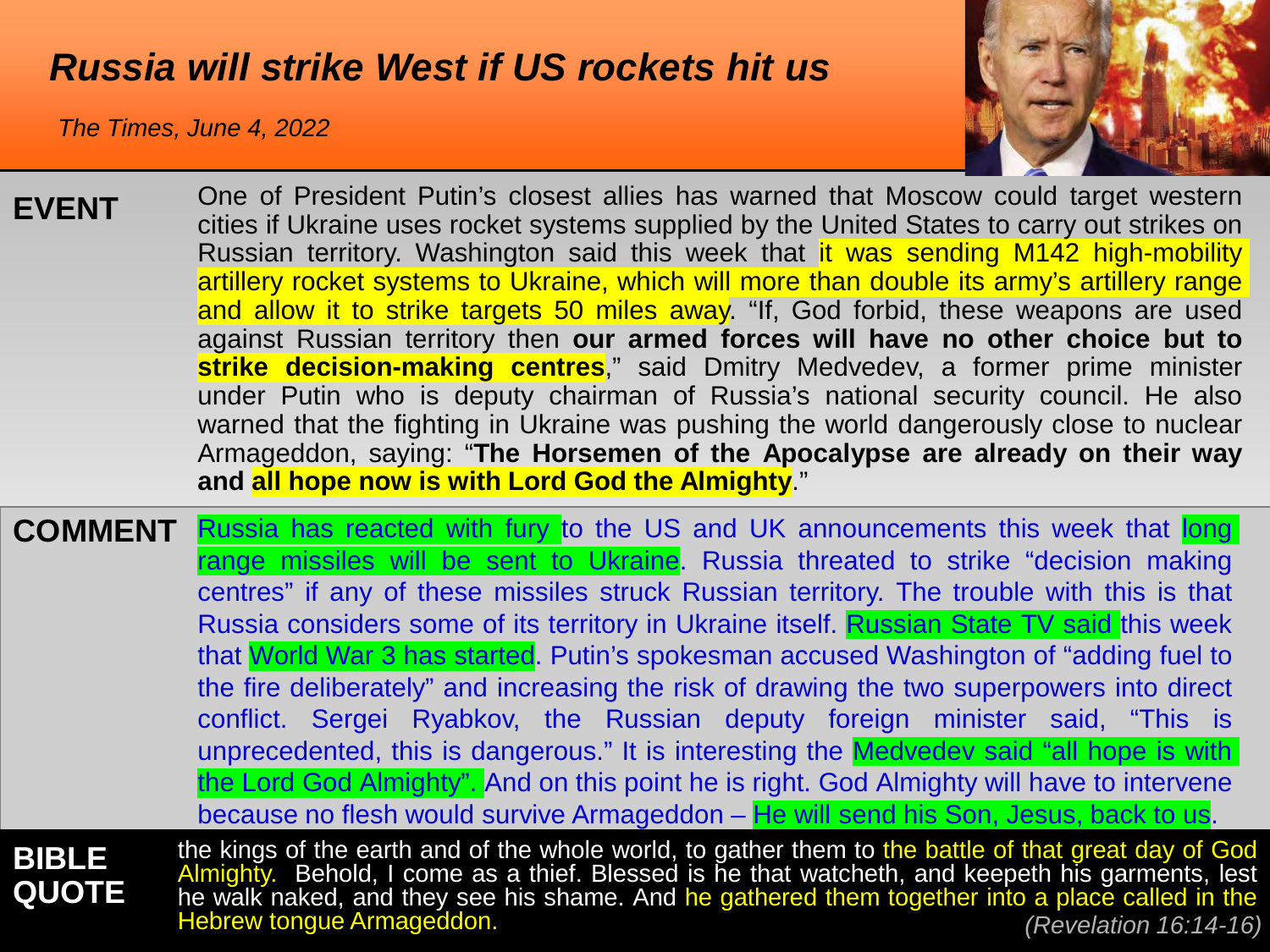### <span id="page-3-0"></span>*[U.S. negotiating deal among Saudis, Israelis and](#page-0-0)  Egyptians*

*Axios May 23,2022 updated June 4, 2022*



| <b>EVENT</b>                 | The Biden administration has been quietly mediating among Saudi Arabia, Israel and<br>Egypt on negotiations that, if successful, could be a first step on the road to the<br>normalization of relations between Saudi Arabia and Israel. It involves finalizing the<br>transfer of two strategic islands in the Red Sea from Egyptian to Saudi sovereignty, five<br>U.S. and Israeli sources told Axios. The White House wants an agreement to be reached<br>before President Biden's upcoming trip to the Middle East at the end of June (now mid<br>July), which could include a stop in Saudi Arabia, according to the sources. The Tiran and<br>Sanafir islands control the Straits of Tiran — a strategic sea passage to the ports of Aqaba<br>in Jordan and Eilat in Israel. Saudi and Egyptian officials say Saudi Arabia gave Egypt<br>control of the islands in 1950. They were later demilitarized as part of the 1979 Israeli-<br>Egyptian peace treaty. TheBiden administration believes finalizing an arrangement could<br>build trust between the parties and create an opening to warm relations between Israel<br>and Saudi Arabia, which do not have official diplomatic relations. It would be the most<br>significant U.S. foreign policy achievement in the Middle East since the Abraham Accords. |
|------------------------------|------------------------------------------------------------------------------------------------------------------------------------------------------------------------------------------------------------------------------------------------------------------------------------------------------------------------------------------------------------------------------------------------------------------------------------------------------------------------------------------------------------------------------------------------------------------------------------------------------------------------------------------------------------------------------------------------------------------------------------------------------------------------------------------------------------------------------------------------------------------------------------------------------------------------------------------------------------------------------------------------------------------------------------------------------------------------------------------------------------------------------------------------------------------------------------------------------------------------------------------------------------------------------------------------------------------------|
| <b>COMMENT</b>               | Saudi Arabia has been a long standing ally of America over the years. But since the Saudi<br>involvement in the 09/11 killing of almost 3000 Americans and the murder of Khashoggi -<br>with the exception of a brief interlude when Pres Trump was in office $-$ the relationship<br>between the two countries has been strained, to say the least. However, by means of this<br>Israeli news article, we now given to understand that the Biden administration has been<br>working behind the scenes since Sept 27, 2021 to improve relations and strengthen<br>middle eastern ties. The current surge in energy costs has given further impetus to<br>negotiations. If successful, this may play a big part in the ultimate fulfillment of the Ezek<br>38:13 prediction that the K of the S will form a coalition with Israel's Arab neighbors. (ET)                                                                                                                                                                                                                                                                                                                                                                                                                                                                |
| <b>BIBLE</b><br><b>QUOTE</b> | Sheba, and Dedan, and the merchants of Tarshish, with all the young lions thereof, shall say unto<br>thee, Art thou come to take a spoil? hast thou gathered thy company to take a prey? to carry<br>away silver and gold, to take away cattle and goods, to take a great spoil?<br>(Ezekiel 38:13)                                                                                                                                                                                                                                                                                                                                                                                                                                                                                                                                                                                                                                                                                                                                                                                                                                                                                                                                                                                                                    |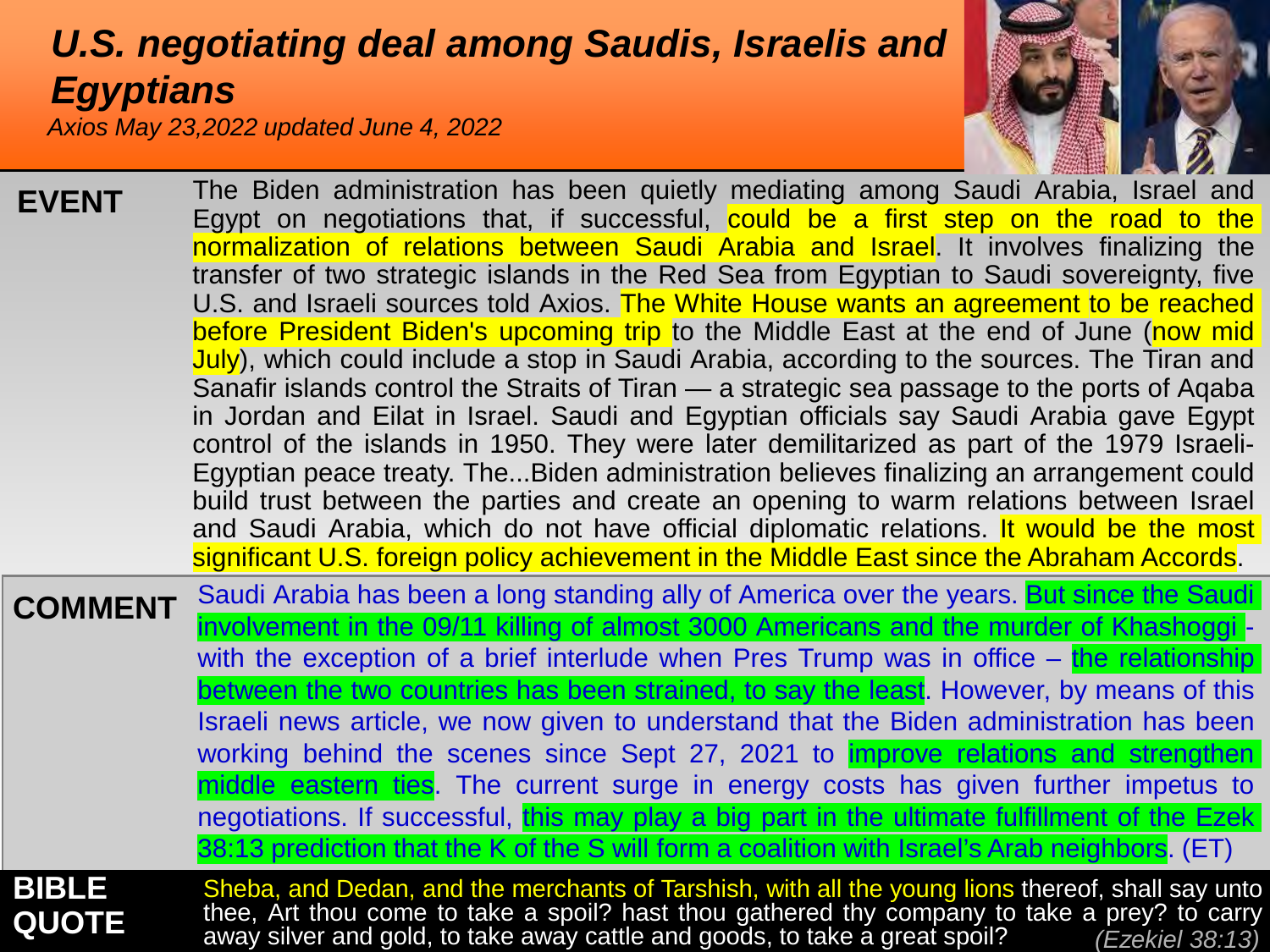### <span id="page-4-0"></span>*Russian economy crashes 15pc as sanctions and arms trade*

**Russia is on course to suffer its deepest recession**

*The Telegraph, June 1, 2022*

**EVENT**



| EVENI                        | ו שטטטע וט טוו טטעו טט גע <u>טעווער ווט מטט</u> אַט וויט פונ<br>since the collapse of the Soviet Union as its economy collapses under the weight<br>of Western sanctions. Official government analysis of the punitive measures, briefed<br>to The Telegraph, also revealed how they have helped cripple Vladimir Putin's war<br>machine in the 100 days since Britain first sanctioned Moscow. According to the<br>research, Russia's economy is set to take a £256 billion hit from the sanctions issued in<br>the wake of its invasion of Ukraine, with its GDP expected to shrink up to 15 per cent<br>this year. The measures, it was said, have wreaked havoc to Moscow's prized energy<br>and arms export industries, as well as cut off domestic consumers from purchasing<br>foreign products. Liz Truss, the Foreign Secretary, told The Telegraph that Moscow had<br>been slapped with sanctions to "make sure Ukraine prevails" in the war. |
|------------------------------|---------------------------------------------------------------------------------------------------------------------------------------------------------------------------------------------------------------------------------------------------------------------------------------------------------------------------------------------------------------------------------------------------------------------------------------------------------------------------------------------------------------------------------------------------------------------------------------------------------------------------------------------------------------------------------------------------------------------------------------------------------------------------------------------------------------------------------------------------------------------------------------------------------------------------------------------------------|
| <b>COMMENT</b>               | The European Union this week agreed to a partial ban on what is expected to be 90 per<br>cent of Russian oil imports by the end of the year. Russia's oil production is on track to<br>hit an 18-year low as sanctions reduce demand. According to financial experts Russia is<br>edging ever closer to defaulting on its debt repayments. Last week the United States<br>decided against extending a key license that had allowed Moscow to keep paying<br>bondholders despite the sanctions imposed on it for attacking Ukraine. With this licence<br>removed it is only a matter of time many believe until Russia does default. This would<br>cause enormous damage making it very hard for Russia to raise capital. This financial<br>turmoil only adds to the pressure for Russia to descend into Israel to take a spoil                                                                                                                          |
| <b>BIBLE</b><br><b>QUOTE</b> | He shall enter also into the glorious land, and many countries shall be overthrown: but these shall<br>escape out of his hand, even Edom, and Moab, and the chief of the children of Ammon. He shall<br>stretch forth his hand also upon the countries: and the land of Egypt shall not escape.                                                                                                                                                                                                                                                                                                                                                                                                                                                                                                                                                                                                                                                         |

*(Daniel 11:41-42)*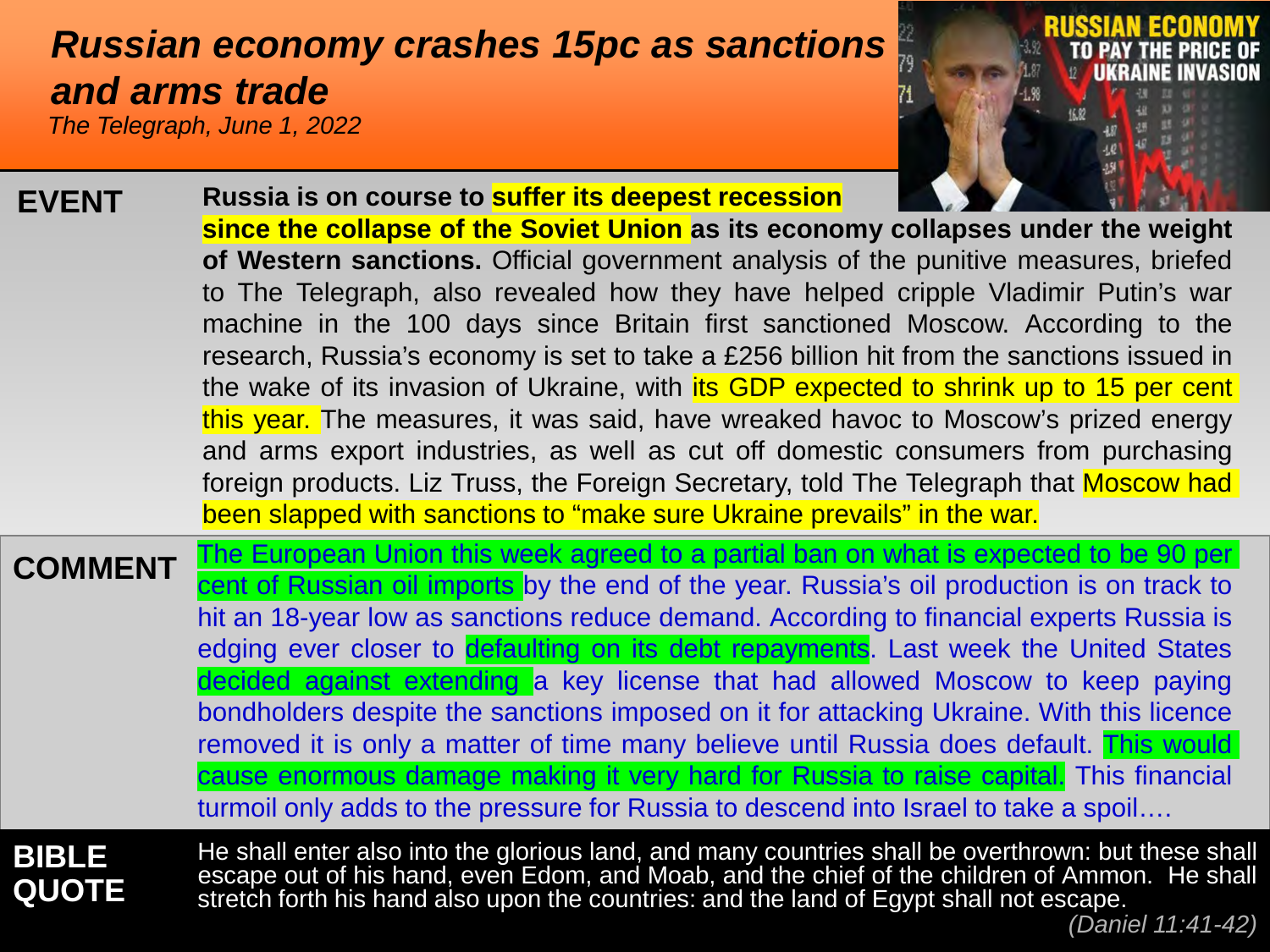### <span id="page-5-0"></span>*[Iranian 'immunity' is over, Israeli Prime Minister](#page-0-0)  Bennett says*

*Reuters, May 29, 2022*



- Israeli Prime Minister Naftali Bennett said on Sunday Iran would not go unpunished for instigating attacks through its proxies, speaking a week after the assassination in Tehran of a Revolutionary Guards colonel that has been blamed on Israel. Bennett's office, which oversees intelligence agency Mossad, has declined to comment on the assassination. However, in broadcast remarks to his ministers on Sunday, Bennett accused Iran of repeatedly targeting Israeli interests. "For decades, the Iranian regime has practiced terrorism against Israel and the region by means of proxies, emissaries, but the head of the octopus, Iran itself, has enjoyed immunity," Bennett said. "As we have said before, the era of the Iranian regime's immunity is over. Those who finance terrorists, those who arm terrorists and those who send terrorists will pay the full price," he added. **EVENT** Tension is growing between Israel & Iran. Last week Israel was accused of assassinating a
- **COMMENT** colonel of Iran's Revolutionary Guard in Tehran. This week Israel has told a hundred of its citizens in Turkey they must leave the country amid fears of Iranian attacks, as Tehran published the names of five apparent targets days after the assassination of a senior military officer. The Israel Defense Forces on Thursday wrapped up a major military exercise in Cyprus, simulating a military ground offensive deep inside Lebanon in a potential war against the Iran-backed Hezbollah terror group. It was the largest number of troops Israel has ever sent abroad. [Israel has now given notice to Iran that Israel will hold Iran directly responsible for any proxy activity via Hezbollah or HAMAS. Lebanon is in severe economic crisis w Hezbollah under pressure to move (perhaps back to staging operations from Syria – & the coalition [that occupies](#page-9-0) Syria is titled the K of N!!)  $(ET)$

**BIBLE QUOTE** They have said, Come, and let us cut them off from being a nation; that the name of Israel may be no more in remembrance. For they have consulted together with one consent: they are confederate against thee: …; the Philistines with the inhabitants of Tyre; Assur also is joined with them: they have helped the children of Lot. Selah. *(Psalm 83:4-8)*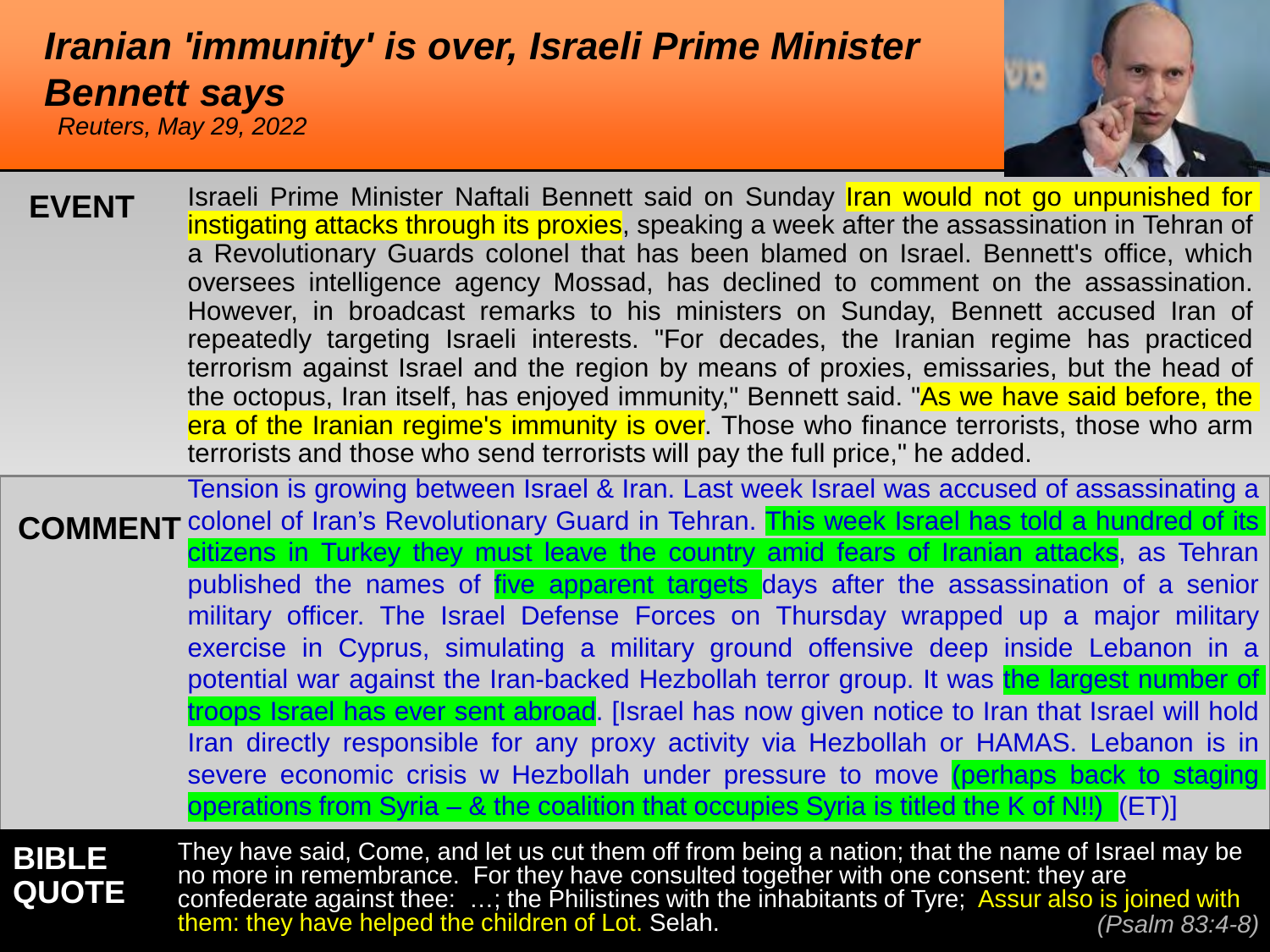### <span id="page-6-0"></span>*N Carolina: Outer Banks Homes [collapsing amid Rising Sea Levels](#page-0-0)*

*GreenMatters, May 11, 2022*



| <b>EVENT</b>                 | One of the scariest side effects of climate change is undeniably rising water levels — and<br>unfortunately, it's already happening. While many parts of the world are experiencing<br>massive floods, North Carolina's famous Outer Banks is experiencing such severe<br>erosion, that houses are collapsing into the ocean. The most recent house collapse<br>happened on Tuesday, May 10, and needless to say, the footage is shocking. Locals, as<br>well as experts in the environmental and architectural fields, unfortunately don't think this<br>will be the last time this happens. "Unfortunately, there may be more houses that collapse<br>onto Seashore beaches in the near future," David Hallac, who is superintendent of the<br>National Parks of Eastern North Carolina, stated in a press release. Many nearby homes<br>were built in the 1980s, and while that was over 30 years ago, it's safe to say this<br>destruction is nothing short of premature. Hallac continued, saying those living in the area<br>have been warned, and that action will be taken to prevent more damage from being<br>done. (see Video Clip) |
|------------------------------|------------------------------------------------------------------------------------------------------------------------------------------------------------------------------------------------------------------------------------------------------------------------------------------------------------------------------------------------------------------------------------------------------------------------------------------------------------------------------------------------------------------------------------------------------------------------------------------------------------------------------------------------------------------------------------------------------------------------------------------------------------------------------------------------------------------------------------------------------------------------------------------------------------------------------------------------------------------------------------------------------------------------------------------------------------------------------------------------------------------------------------------------|
| <b>COMMENT</b>               | There are several scriptural indications and predictions that Christ's return will be pre-<br>dated & earmarked by cataclysmic events in the earth. While these are often taken to be<br>symbols of what will happen to the governments and ecclesiastical institutions, there is<br>little doubt that there is a literal application also. Man's tenure with the earth is coming to<br>an end, his stewardship of the earth is failing; God will take over "stormy wind fulfilling<br>His word" - tropical storms, drought, famine, tornadoes, hurricanes, earthquakes, fire,<br>smoke, floods, etc., - all of these & more being pushed to extremes as the climate of the<br>earth very slowly, but relentlessly, changes in reaction to man's mismanagement. (ET)                                                                                                                                                                                                                                                                                                                                                                           |
| <b>BIBLE</b><br><b>QUOTE</b> | "there shall be signs  distress  the sea and the waves roaring; for as in the days that were<br>before the flood they  knew not until the flood came, and took them all away; so shall also the<br>coming of the Son of man be. And the Lord GOD of hosts is he that toucheth the land it shall rise<br>up wholly like a flood; and shall be drowned, as by the flood of Egypt Thou rulest the raging of the<br>sea: when the waves thereof arise, thou stillest them." Luk_21:25; Mat_24:38-39; Amo_9:5; Psa 89:9)                                                                                                                                                                                                                                                                                                                                                                                                                                                                                                                                                                                                                            |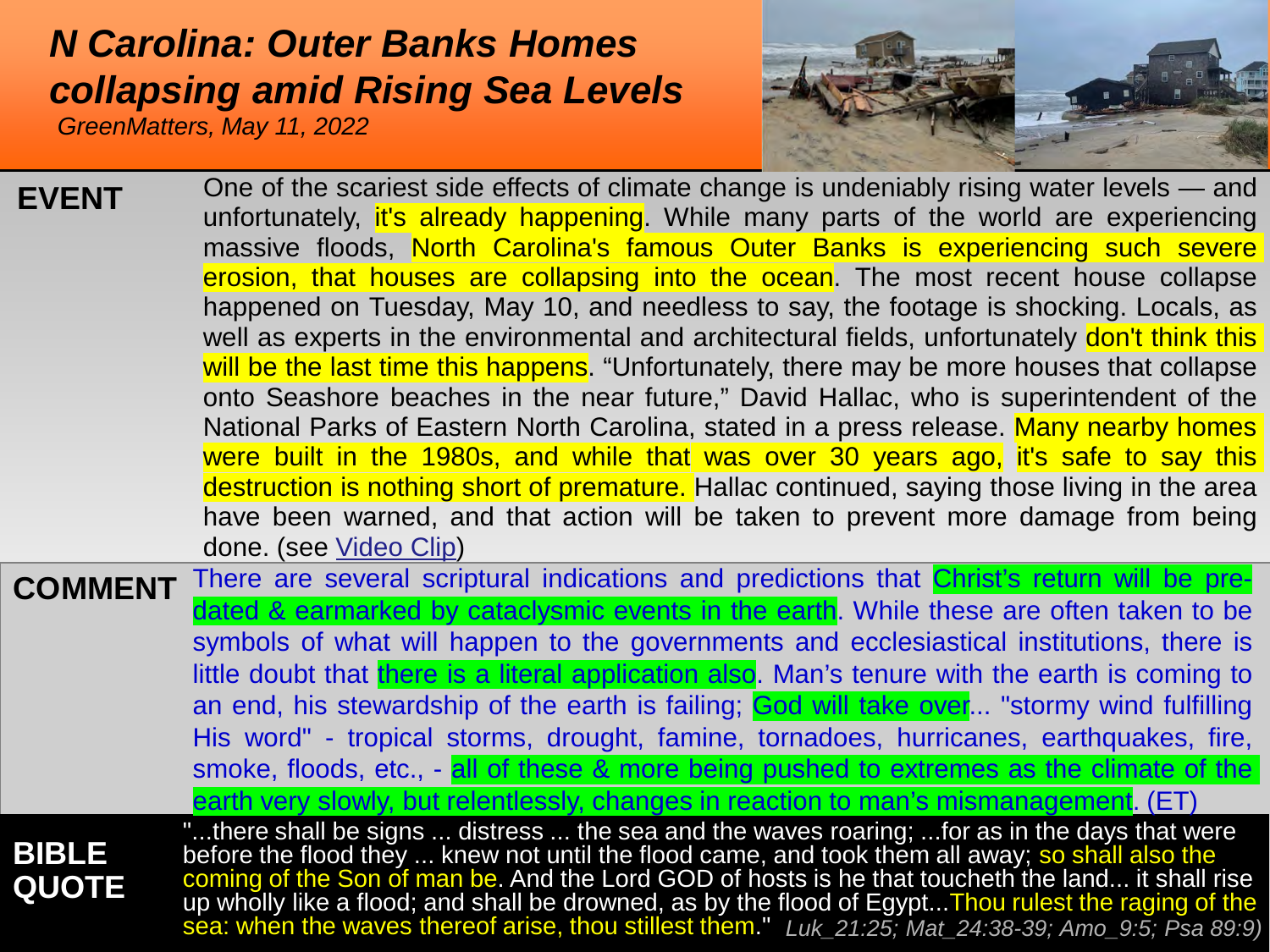#### <span id="page-7-0"></span>**[ADDITIONAL AND SUPPORTING ARTICLES](#page-0-0)**

**DebkaFile Review** [\(world events through the bi-focals of Israeli military intelligence\)](https://www.debka.com/review/) **[TV-7 Israel News](https://www.youtube.com/watch?v=gzvrBjIeGP4)**  [2022-06-02 'This is our heritage'-](https://www.cnn.com/videos/us/2022/06/02/outer-banks-north-carolina-climate-change-erosion-weir-dnt-newday-vpx.cnn) Climate Crises videos clips - CNN 4.39 min [2022-05-20 Turkey blocks NATO's expansion -](https://www.youtube.com/watch?v=wn5KvS6a190) Gravitas- 4.02 min - YouTube Animated Map - Indo-European migrations - [File-Indo-European migrations.gif -](https://en.wikipedia.org/wiki/File:Indo-European_migrations.gif#/media/File:Indo-European_migrations.gif) Wikipedia [2022-05-26 Israel FURIOUS Over U.S. Leak Regarding Iran IRGC Colonel's Assassination -](https://www.youtube.com/watch?v=HasWEDcpN8E) Watchman News - 8.50 min - YouTube [2022-05-16 What Hezbollah's Parliamentary Loss Means for Lebanon -](https://www.washingtoninstitute.org/policy-analysis/what-hezbollahs-parliamentary-loss-means-lebanon) The Washington Institute [2022-05-25 Turkey's wooing of Israel may lead to Hamas ouster -](https://www.jpost.com/opinion/article-707698) opinion - The Jerusalem Post [2022-05-17 Israel to practice 'strikes' on Iran -](https://www.youtube.com/watch?v=FvvxeLsQ7so) Gravitas - 4.35 min - YouTube [2022-06-01 U.S. negotiating deal among Saudis, Israelis and Egyptians on Red Sea islands transfer](https://www.axios.com/2022/05/23/saudi-arabia-egypt-israel-red-sea-islands) [2022-06-02 Israel PREPARES for Hezbollah; Iran ON VERGE of Having "Crude" Nuclear Devices -](https://www.youtube.com/watch?v=gjsl54XUbz4) Watchman - 9.30 min - YouTube [2022-06-01 PM says new Iron Beam laser interceptor will 'bankrupt enemy' -](https://www.israelhayom.com/2022/06/01/pm-says-new-iron-beam-laser-interceptor-will-bankrupt-enemies/) www.israelhayom.com [2022-06-03 U.S. Intel Report Says Putin Has Cancer, Survived Recent Assassination Attempt -](https://www.youtube.com/watch?v=ZYTPUq-tUmw) Watchman - 8.45 min YouTube [The Holy Roman Empire-](https://www.youtube.com/watch?v=_DzOH98Q6TQ&t=95s) Every State, Every Year - YouTube 2022-05-16 Lebanon elections- [If Hezbollah feels it failed, will it react- -](https://www.jpost.com/middle-east/article-706850) The Jerusalem Poste **[Watchman Newscast](https://www.youtube.com/channel/UCD8YGIxFCnVqv-ZGqgtVWAg)**  [2022-05-28 European leaders hold talks with Putin, urges him to negotiate with Ukrainian counterpart -](https://www.youtube.com/watch?v=_dJrtOgoiDM) WION - 4.33 min - YouTube [2022-05-16 Israel DESTROYS Syria Underground Site; Russia Nuclear Threat if NATO Expands](https://www.youtube.com/watch?v=LftU2XqTXLM)-Watchman - 10.57 min - YouTube [2022-05-20 Russia using food as a weapon -](https://www.youtube.com/watch?v=BReYVzJQSok) Gravitas - 5.20 min - YouTube [2022-05-17 Russia OPENS FIRE on Israeli Fighter Jets Over Syria-](https://www.youtube.com/watch?v=ydMB4RFhnUo) Bible Prophecy Update - Watchman - 12.28 min - YouTube [2022-05-29 Russian troops depleted 60 percent of missile stockpiles -](https://www.jpost.com/international/article-707903) GUR - The Jerusalem Post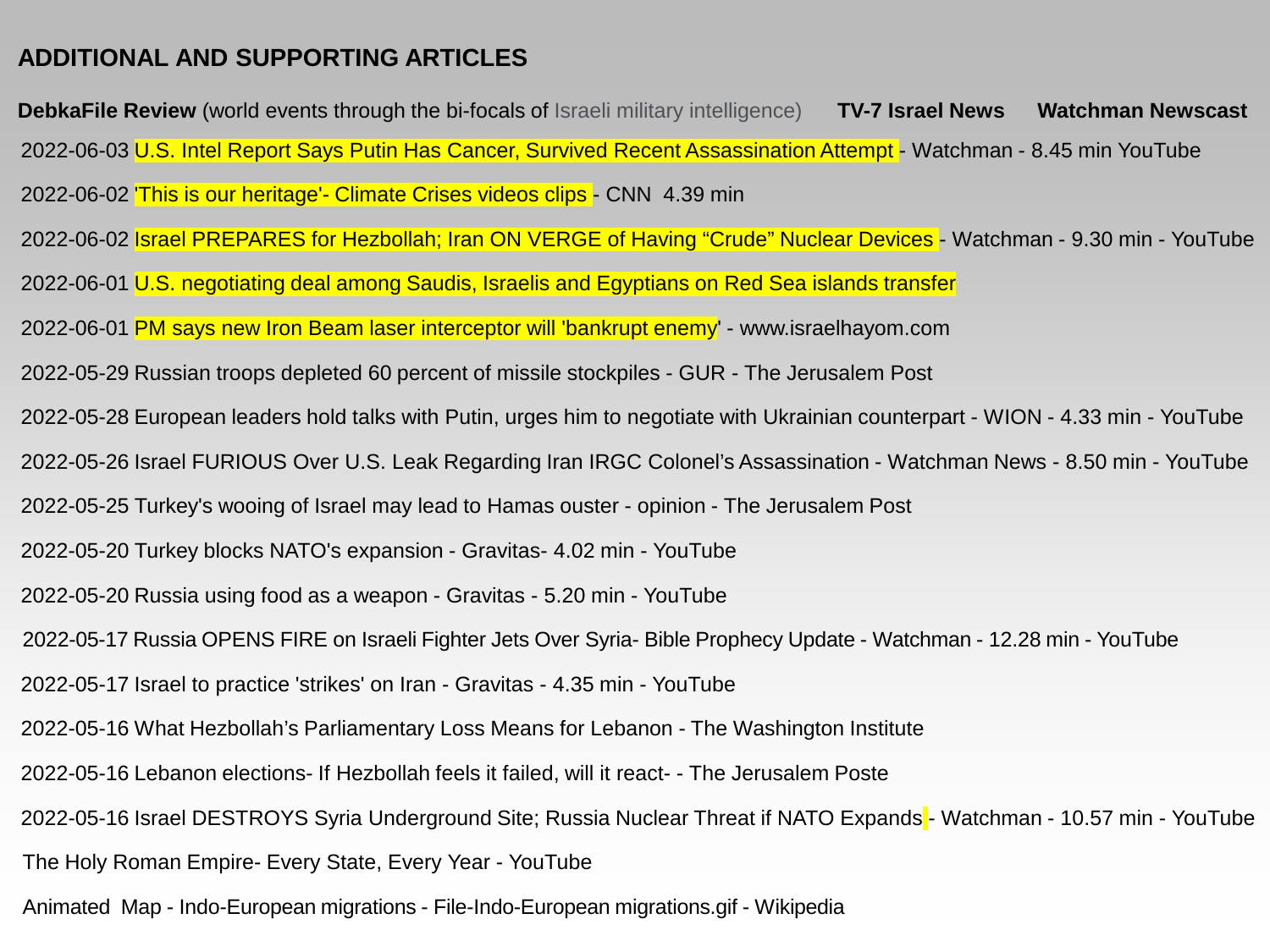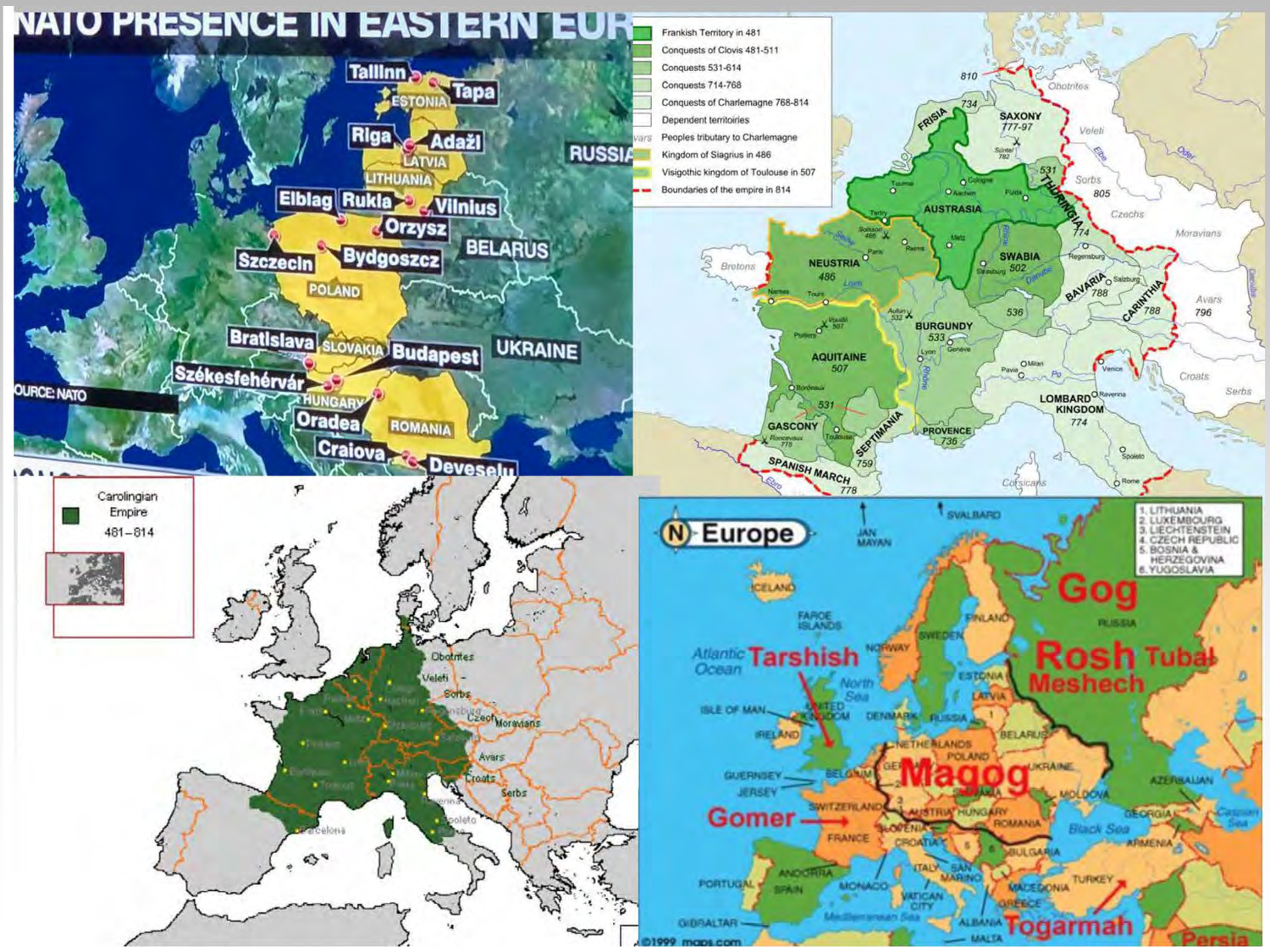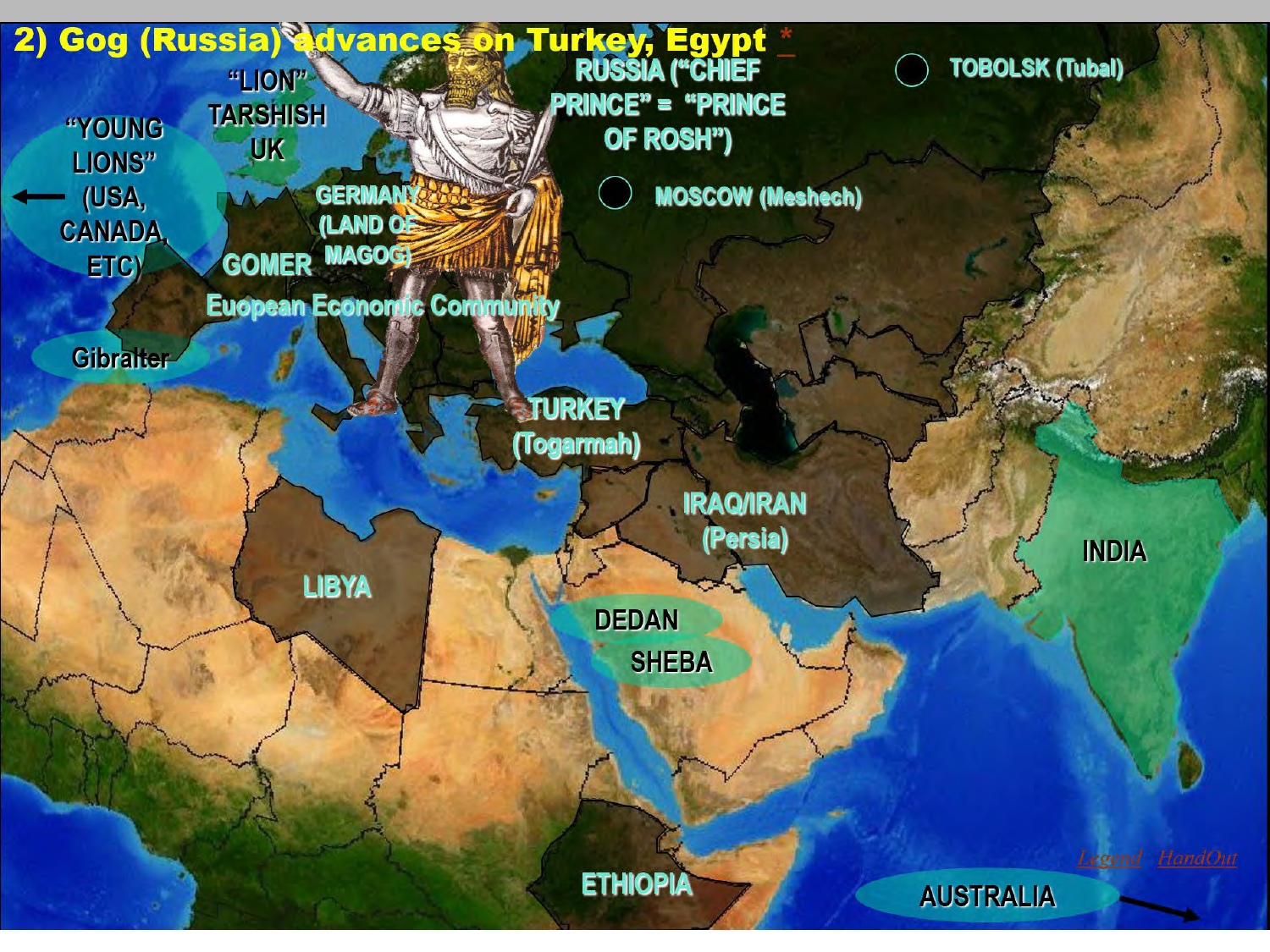#### **Tiran and Sanafir Islands**